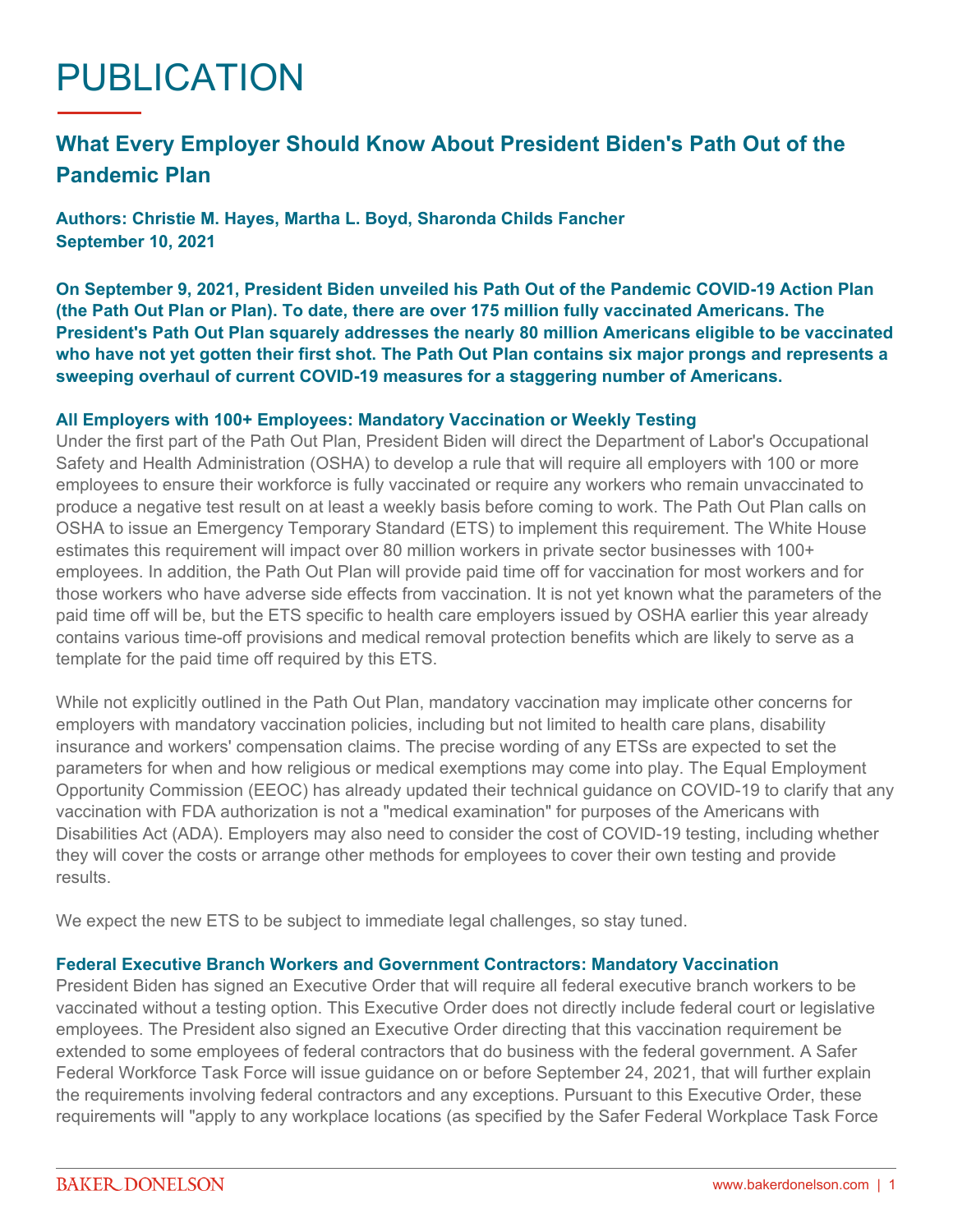Guidance) in which an individual is working on or in connection with a Federal Government contract or contract-like instrument."

# **Health Care Employees at Medicare and Medicaid Participating Facilities**

Under another prong of President Biden's Path Out Plan, the Centers for Medicare & Medicaid Services (CMS) is taking action to require COVID-19 vaccinations for employees in most health care settings that receive Medicare or Medicaid reimbursement, including but not limited to hospitals, ambulatory surgical settings, and home health care agencies. This action builds on the vaccination requirement for nursing facilities recently announced by CMS and will apply to nursing home staff as well as staff in hospitals and other CMS-regulated settings, including clinical staff, individuals providing services under private arrangements, volunteers, and staff who are not involved in direct patient, resident, or client care. These requirements will apply to approximately 50,000 providers and covers a majority of health care workers across the United States.

## **Large Indoor Entertainment and Sports Venues**

President Biden's Path Out Plan also calls upon large entertainment and sports venues to require patrons to be vaccinated or produce a negative COVID-19 test. In his September 9, 2021 speech rolling out his Path Out Plan, President Biden specifically mentioned large entertainment venues, sports arenas, concert venues and movie theaters. Venues considering any such requirements should review local or state laws regarding vaccination requirements, as some states have enacted laws prohibiting business entities from requiring customers to provide proof of vaccination.

#### **School Initiatives**

The President's Path Out Plan includes requirements that teachers and staff at Head Start and Early Head Start programs, teachers and child and youth program personnel at the Department of Defense (DOD), and teachers and staff at Bureau of Indian Education-operated schools obtain vaccination. The Department of Health and Human Services will initiate rulemaking to implement this policy for Head Start and Early Head Start programs. Additionally, the Path Out Plan calls for Governors to require vaccinations for teachers and school staff. The Path Out Plan will also require vaccination among federal employees, including those working in DOD and Bureau of Indian Education schools.

In addition, the Path Out Plan outlines how the Department of Education will make additional funding available to help school districts fill financial funding gaps when funding has been withheld by their state for implementing COVID-19 protocols. Local school districts will be able to apply to the Department of Education in the coming weeks. These funds are different from the funds already allocated through the American Rescue Plan.

## **Testing**

The Path Out Plan also outlines multiple initiatives designed to increase COVID-19 testing and to make it more affordable. Several retailers will sell at-home, rapid COVID-19 tests at cost to consumers for the next three months. The Path Out Plan also calls for a federal government investment of nearly \$2 billion for the procurement of rapid point-of-care and over-the-counter at-home COVID tests. Medicaid must also cover the cost of testing for beneficiaries. Although this part of the Plan is geared to increase testing, the Plan does not address whether or not employers will bear the financial burden of testing for employees who opt for testing instead of compliance with a vaccination mandate or whether employers are required to pay employees for time spent testing each week. Some states have already mandated that employers pay for mandatory testing, however.

#### **Economic Recovery**

Another portion of the Plan is aimed at assisting more than 150,000 small businesses. More than \$150 billion in loanable funds are still available in the COVID Economic Injury Disaster Loan (EIDL) program. The Small